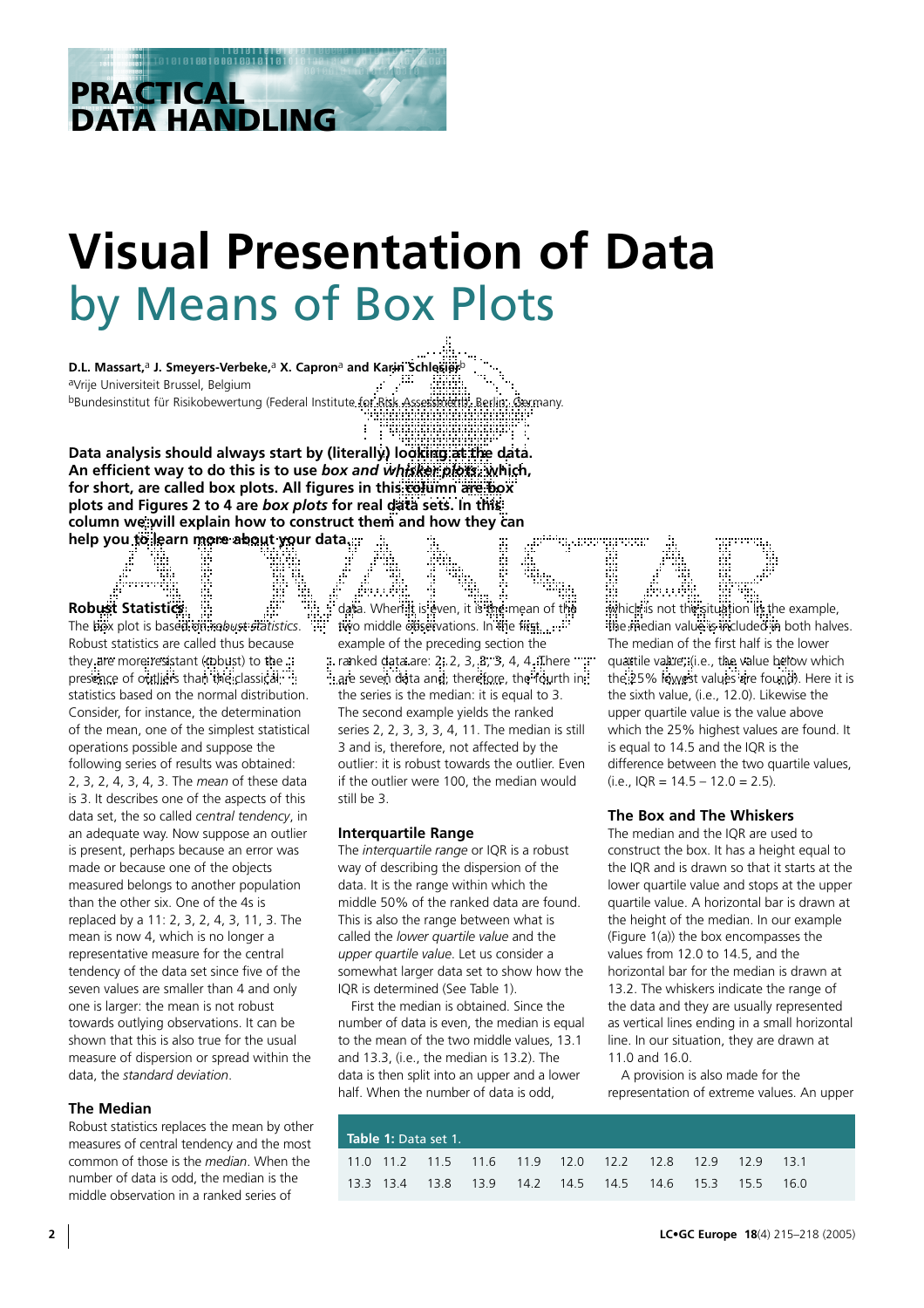extreme value limit is computed as the upper quartile range  $+$  1.5  $\times$  IQR and the lower extreme value limit as the lower quartile range  $-1.5 \times$  IQR. These limits are therefore  $12.0 - 1.5 \times 2.5 = 8.25$  and  $14.5 + 1.5 \times 2.5 = 18.25$ . None of the data exceeds these values and, therefore, the box plot is left unchanged.

When the highest value 16.0 is replaced by 19.0, which is quite high compared with the rest of the series (See Table 2), the highest value now exceeds 18.25 and is, therefore, considered extreme. The box plot emphasizes the presence of the extreme value by giving it a specific symbol; in Figure 1(b),  $a + sign$ . The box does not change except that the highest value within the extreme value limit is now 15.5, instead of 16.0 and the upper whisker is now drawn at this value.

# **Using Box Plots**

Box plots can be used in many ways and, to illustrate this, we will make use of data from a European Union funded project, called Wine D(ata)B(ase). The aim of the project is to be able to authenticate the origin of wines from certain countries." outside: the European Union. For five such countries each year 100 samples are taken according to a sampling plan that guarantees representativity as well as possible. Some of these samples are commercial wines, some are wines obtained from grapes collected by official oenological institutes at exactly known places and vinified according to known procedures (authentic wines). Initially close to 100 variables were measured for each

sample, such as classical oenological parameters, macroelements, isotopic ratios, inorganic and organic minor and trace compounds such as trace elements, biogenic amines, alcohols and esters. This yields very large databases and advanced data analysis is needed. Many of the

(sample 112) for country C and clusters of extreme samples for countries B and D.

A question might be how conservative the box plot is: does it tend to find many or only few extreme values? For a normal distribution, the IQR is equal to about 5 standard deviations, which means that

# **The most evident application is to identify samples with extreme characteristics.**

ş

techniques used are, of course, multivariate, such as principal component analysis (PCA),<sup>1</sup> but, in an initial phase, it is also necessary to analyse each variable individually, (i.e., in a *univariate* way). In what follows we will give examples of box plots obtained for these data. Since the results have not been published yet, we will not identify the countries nor the variables. :

a<sup>phy</sup>yee Extreme Values (Outliers) The most evident application is to identify samples with extreme characteristics. Figure 2 gives examples of box plots obtained for four countries and three variables. Figure 2(a) tells us that this variable is very well behaved: no single sample is considered extreme. In Figure 2(b) there are a few extreme values. Country B has a low value for sample 093 and one low and one high value for country D (samples 455 and 465 respectively). In Figure 2(c) we see a very different picture. There are now extreme values for all countries, a rather large one

| <b>Table 2:</b> Data set 2. |  |  |  |  |  |                                                        |  |  |  |  |  |
|-----------------------------|--|--|--|--|--|--------------------------------------------------------|--|--|--|--|--|
|                             |  |  |  |  |  | 11.0 11.2 11.5 11.6 11.9 12.0 12.2 12.8 12.9 12.9 13.1 |  |  |  |  |  |
|                             |  |  |  |  |  | 13.3 13.4 13.8 13.9 14.2 14.5 14.5 14.6 15.3 15.5 19.0 |  |  |  |  |  |



**Figure 1:** Box plots for 22 data points (see text). (a) Without and (b) with one extreme value.



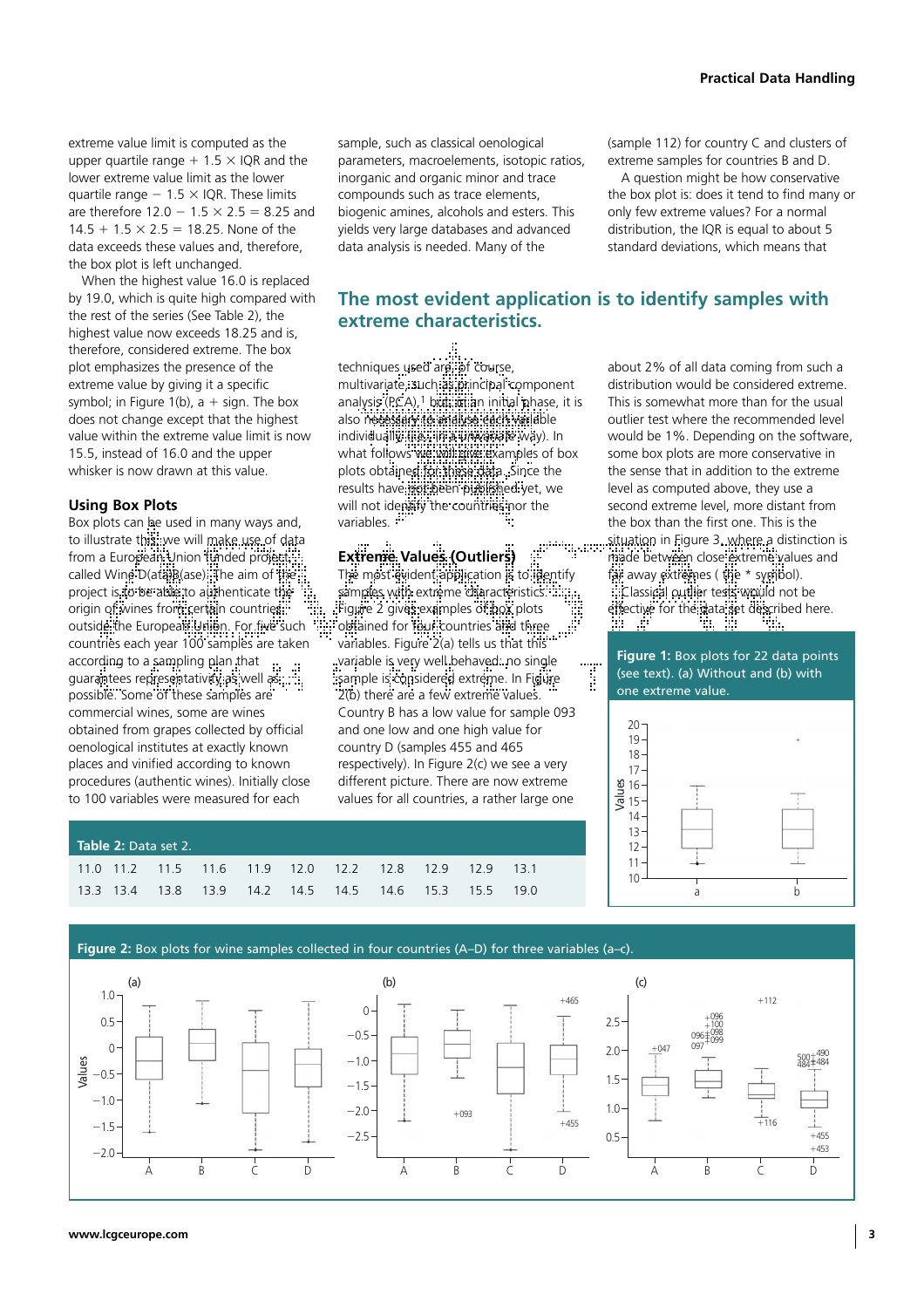This should not be understood as a statement that outlier tests are never useful. For instance, when a laboratory repeatedly measures the same sample and one of the results appears to be far away from the rest, an outlier test can be useful to make a decision. The outlier test which is most accepted in the analytical community is Grubb's test. It is the test recommended by ISO to investigate replicate determinations. There is a single Grubb's test, used to decide on a statistical basis if one single result is an outlier and there is a double Grubb's test, which is used when there are two suspect values. While this test would probably perform correctly for the data of Figures 2(a) and (b), it is, however, clear that it cannot be used for the variable of Figure 2(c). For many sets of data, such as the one here, the visual analysis by box plots is to be preferred.

Finding extreme values, and sometimes many extreme values, is the rule rather than the exception in data like this. Therefore, samples are not eliminated: because one or two variables show outlying values, except when it is found that this is because of technical reasons, for instance malfunction of an instrument. A sample with uncharacteristic values may truly represent part of the population of samples and should not be deleted. This is also the reason why we prefer in this context the term "extreme value" to "outlier". Such samples should be marked as "suspect" or "extreme," but still be processed.

## **Skewed Distributions**

Contrary to the implicit belief of many analytical chemists, data are often not normally distributed. Data with low values may for instance be more frequent than data with a high value, leading to skewed distributions with a long tail towards the high end of the distribution. Such distributions are often found for data sets consisting of environmental, food and other natural samples and can easily be detected with a box plot. Because there are more data with low values, the median is shifted towards the low end of the data range and is found towards the bottom of the box. Usually there are also several samples with extreme high results. They might (wrongly) be considered to be outliers and deleted from the data set. If they are kept in, they have too large an influence in the data analysis. Moreover, many statistical tests, such as the *t-test*, assume normal distribution of the data. When a skewed distribution is encountered



**Figure 3:** Box plots of two series of wine samples. (a) Original data, (b) after log

₩₩ it is, therefore, always better to try transforming it into a more symmetric and preferably a normal distribution.

An example of a skewed distribution is shown in Figure 3(a). The box plots concern the same trace compound in two sets of about 50 wine samples. In Figure.. .........country D; also C is to some extent 3(b) the same data as in Figure 3(a) are shown, but instead of the raw data, their logarithms are plotted. This is called a *log transform*. There are now no longer extreme values and the median has moved towards the centre of the box. This is" indicative of what is called a *log normal distribution*. Statistical tests like the *Kolmogorov–Smirnov* test can be applied to confirm that the data are indeed log normally distributed. For the wine data set it was shown that nearly all, close to 100, variables were log normally distributed and the log values were systematically substituted for the original data in the subsequent data analysis.

## **Comparing Series of Results**

Comparing two or more series of results is one of the most often performed data analysis tasks. Classical statistical methods are the *t-test* for comparing means and the F-test for comparing variances of two series of data, and *analysis of variance* (ANOVA) for more than two series. These methods are vulnerable to the presence of outliers and are based on assumptions such as normal distributions and (depending on the test) equal variance.

The juxtaposition of box plots is an excellent way to investigate if there are differences between the data sets and can be applied without any statistical assumptions. In our wine example, the analyst would like to know whether certain variables allow a distinction to be made between wines of different countries. In Figure 4 the discrimination potential of

three variables is investigated. It is immediately clear that variable (a) is useless: the box plots show that the four countries yield similar results. Variable (b) shows some potential since it discriminates most of the B samples from those from separated from both B and D. Alone, this variable is not able to perform a complete discrimination between any pair of countries, but together with other variables, (i.e., using a multivariate method), it might still prove useful. Variable (c) achieves excellent separation of<br>country D from the official exercises country D from the others.

## **Conclusion**

Always look at your data!

## **Acknowledgement**

This publication contains results from the EU project "Establishing of a wine data bank for analytical parameters for wines from third countries (wine DB)", a sharedcost RTD project funded under the Fifth Framework Programme of the European Community, within the Competitive and Sustainable Growth Programme (G6RD-CT-2001-00646). The authors are solely responsible for the content of the publication. It does not represent the opinion of the Community nor is the Community responsible for any use that might be made of the data herein.

## **References**

1. D.L. Massart and Y. Vander Heyden, *LC•GC Eur.*, **17**(11) 586–591, (2004).

Column editor, **Desire Luc Massart** is a part-time professor at the Vrije Universiteit Brussel, Belgium. He performs research on chemometrics in process analysis and its use in the detection of counterfeiting products or illegal manufacturing